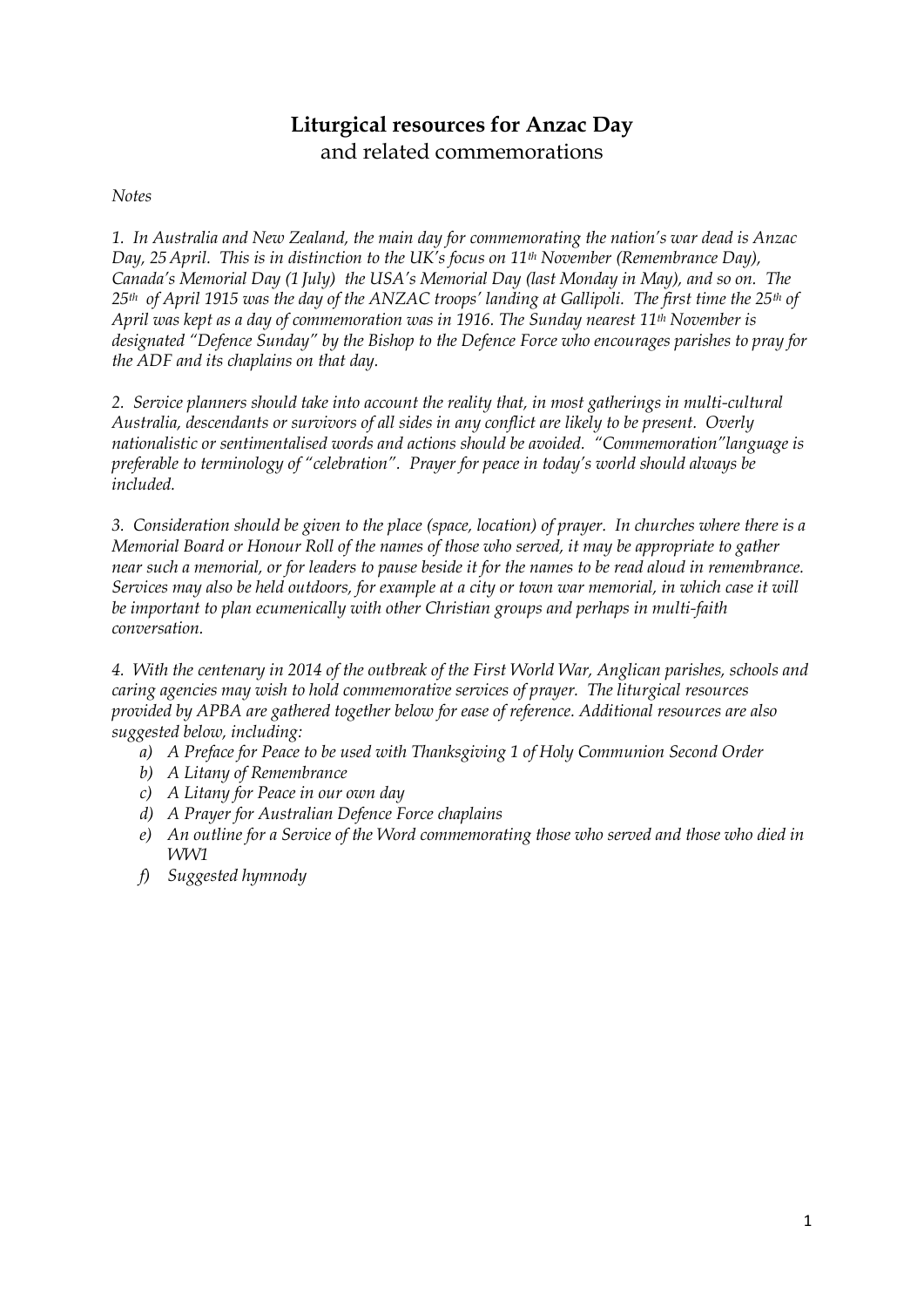# *Prayers from APBA*

### *1. A prayer for peace (APBA p 202)*

God of the nations, whose sovereign rule brings justice and peace, have mercy on our broken and divided world. Shed abroad your peace in the hearts of all and banish from them the spirit that makes for war, that all races and peoples may learn to live as members of one family and in obedience to your law, through your Son, Jesus Christ our Lord. **Amen.**

### *2.**A prayer for the defence and police forces*

Eternal God, the only source of peace, we pray for all who serve in the defence [and police] forces of this land. Give them courage and comfort in danger, patience in waiting, and discipline in the just use of force. Help us to seek for all people the freedom to serve you and each other in compassion and peace. We ask this through Jesus Christ our Lord. **Amen.**

### *3. On Anzac Day (APBA p 204)*

God of love and liberty, we bring our thanks today or the peace and security we enjoy. We remember those who in time of war faithfully served their country. We pray for their families, and for ourselves whose freedom was won at such a cost. Make us a people zealous for peace, and hasten the day when nation shall not lift up sword against nation neither learn war any more. This we pray in the name of the one who gave his life for the sake of the world: Jesus Christ, our Redeemer. **Amen.**

### *A prayer for those suffering abuse*

*(source: APBA p 209, adapted for survivors of wartime abuse)*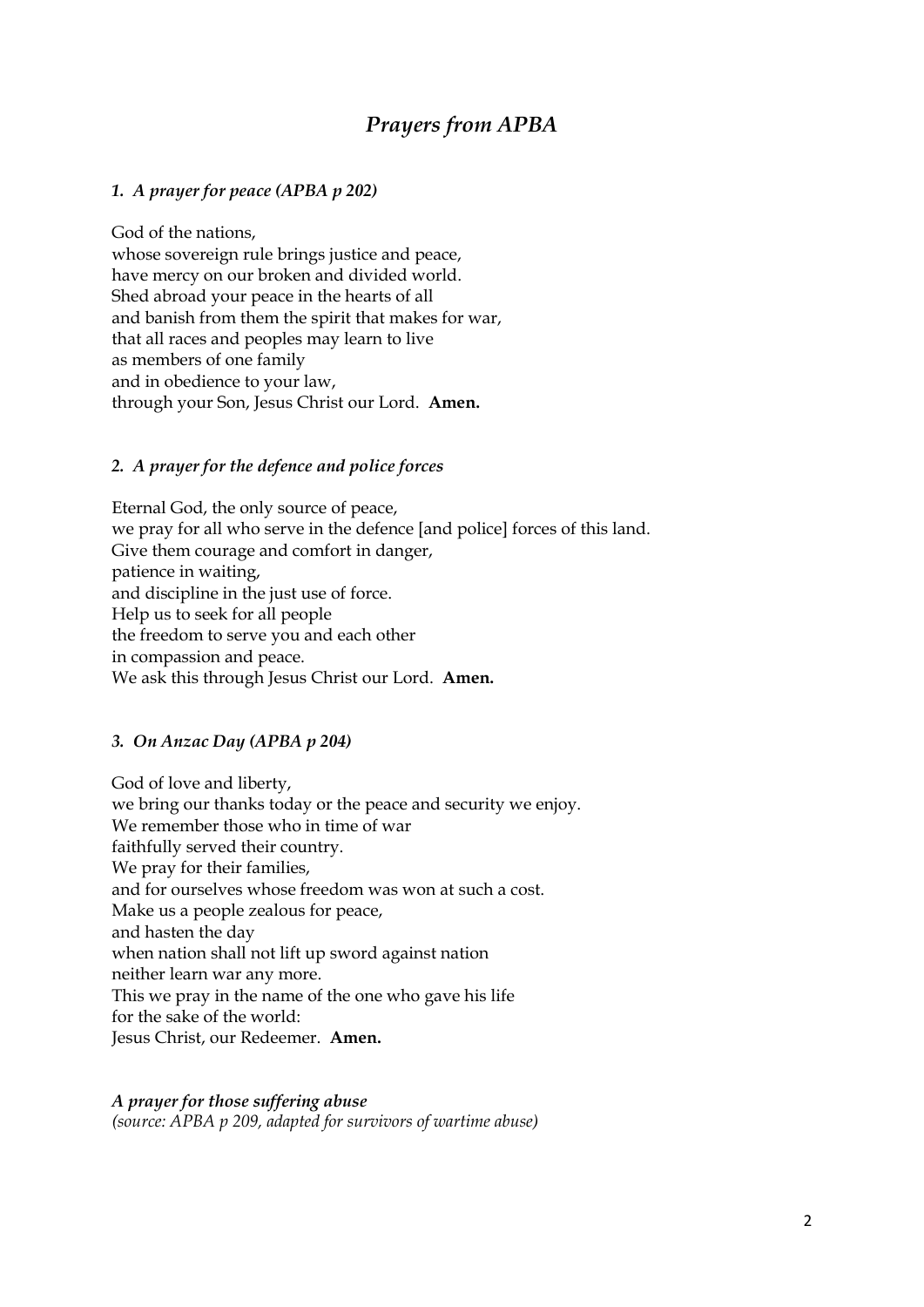Loving God, whose Son was both victim and victor, we cry to you for those who suffer from the trauma of war service, as prisoners of war, or as civilian casualties of war. Be with them in confusion and pain. Heal the wounds of body and mind; break open the prisons of fear, self-doubt and despair; and strengthen them to face the future with faith, hope and courage. Reach out to them with your love, that they may be made whole in body, mind and spirit, through the healing touch of the suffering Christ. **Amen.**

## *4. Proper Collect and Readings for Anzac Day (APBA p 629)*

### **Sentence**

'No one has greater love than this, than to lay down one's life for one's friends. You are my friends,' says the Lord, 'if you do what I command you.' *John 14.13-14*

#### **Prayer of the day**

O God, our ruler and guide, in whose hands are the destinies of this and every nation, we give you thanks for the freedoms we enjoy in this land and for those who laid down their lives to defend them: We pray that we and all the people of Australia, gratefully remembering their courage and their sacrifice, may have grace to live in a spirit of justice, of generosity and of peace; through Jesus Christ our Lord, who lives and reigns with you and the Holy Spirit, one God, for ever and ever. **Amen.**

#### **Readings**

Micah 4.1–4 (They will beat their swords into ploughshares) *or* 2 Samuel 22.2–20 (David prays when the Lord delivered him from his enemies)

Psalm 46 (The Lord makes wars to cease in all the world – see also TiS 28. "God is our strength and refuge") *or*  Psalm 51.14–19 (The sacrifice of God is a broken spirit)

Hebrews 10.32–11.1 (You endured a hard struggle with sufferings) *or* Romans 5.1-8 (Rarely will anyone die for a righteous person, but while we were still sinners Christ died for us.)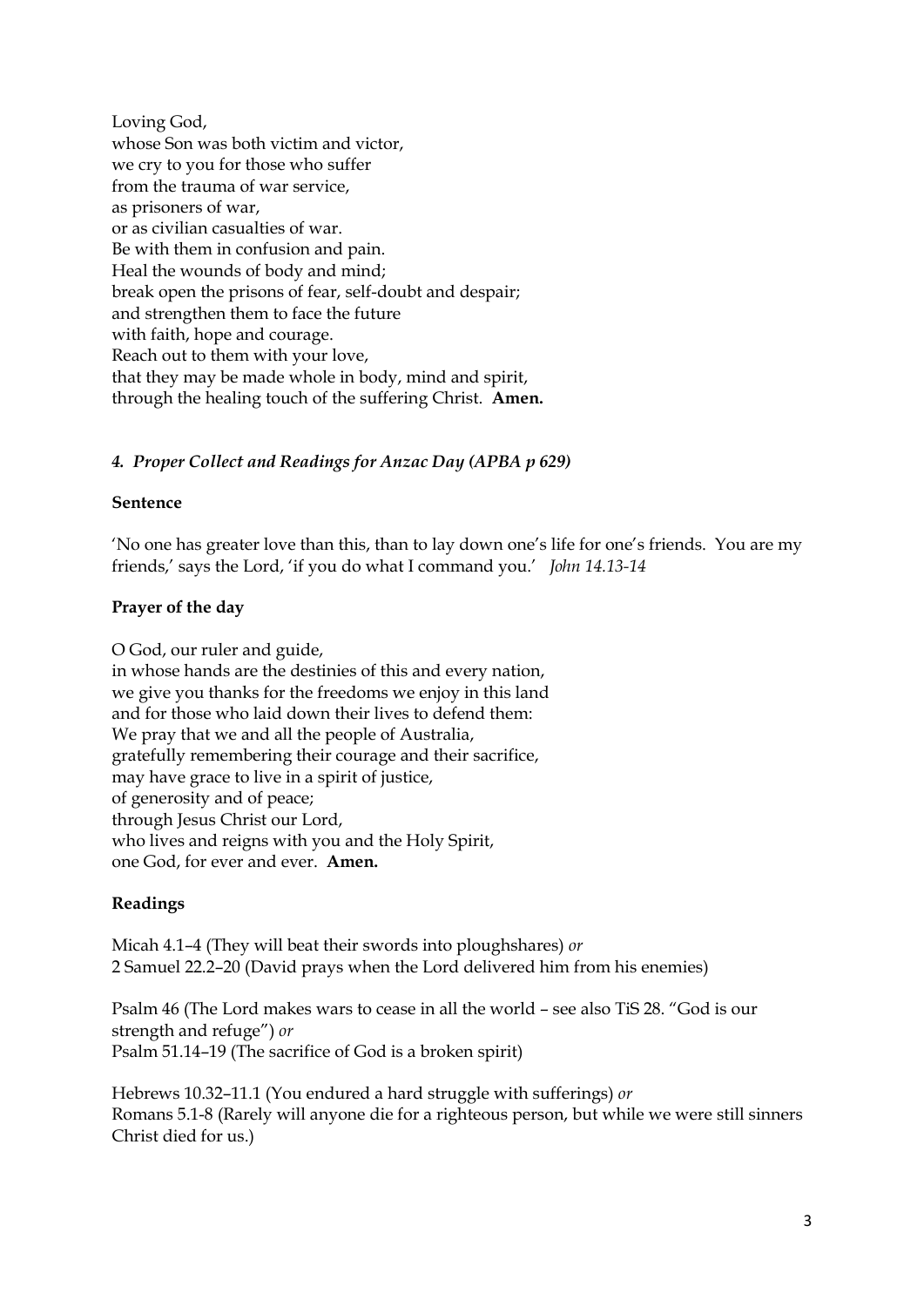John 15.9–17 (No one has greater love than to lay down one's life for one's friends) *or*  John 10.1–21 (Jesus the good shepherd who lays down his life for the sheep)

\*\*\*\*\*

### **Suggested hymnody**

*Numbers refer to Together in Song (HarperCollinsReligious)*

| 10  | The Lord's my shepherd                      |
|-----|---------------------------------------------|
| 15  | God is my strong salvation                  |
| 28  | God is our strength and refuge              |
| 47  | Our God, our help in ages past              |
| 106 | Now thank we all our God                    |
| 123 | Be still, my soul                           |
| 138 | Eternal Father, strong to save              |
| 256 | From heaven you came, helpless babe         |
| 342 | When I survey the wondrous cross            |
| 456 | Your hand, O God, has guided                |
| 614 | O God of love, whose heart is ever yearning |
| 647 | Comfort, comfort all my people              |
| 657 | God of freedom, God of justice              |
| 680 | God! As with silent hearts we bring to mind |
| 690 | Beauty for brokenness                       |

*Songs from other sources*

- (i) "Lift high the cross" in Shirley Erena Murray's peace-focussed version "Peace was your plea, and peace your loving theme / let peace be our passport, peace a living dream." See Alleluia Aotearoa (New Zealand Hymn Book Trust)
- (ii) "Honour the dead, our country's fighting brave" words by Shirley Erena Murray, music by Colin Gibson. This song can be heard on youtube at [www.youtube.com/watch?v=B8EhR44SUp4](http://www.youtube.com/watch?v=B8EhR44SUp4) and words and music are available for purchase from the New Zealand Hymn Book Trust at [www.hymns.org.nz](http://www.hymns.org.nz/) . The text combines solemn remembrance with prayer for peace.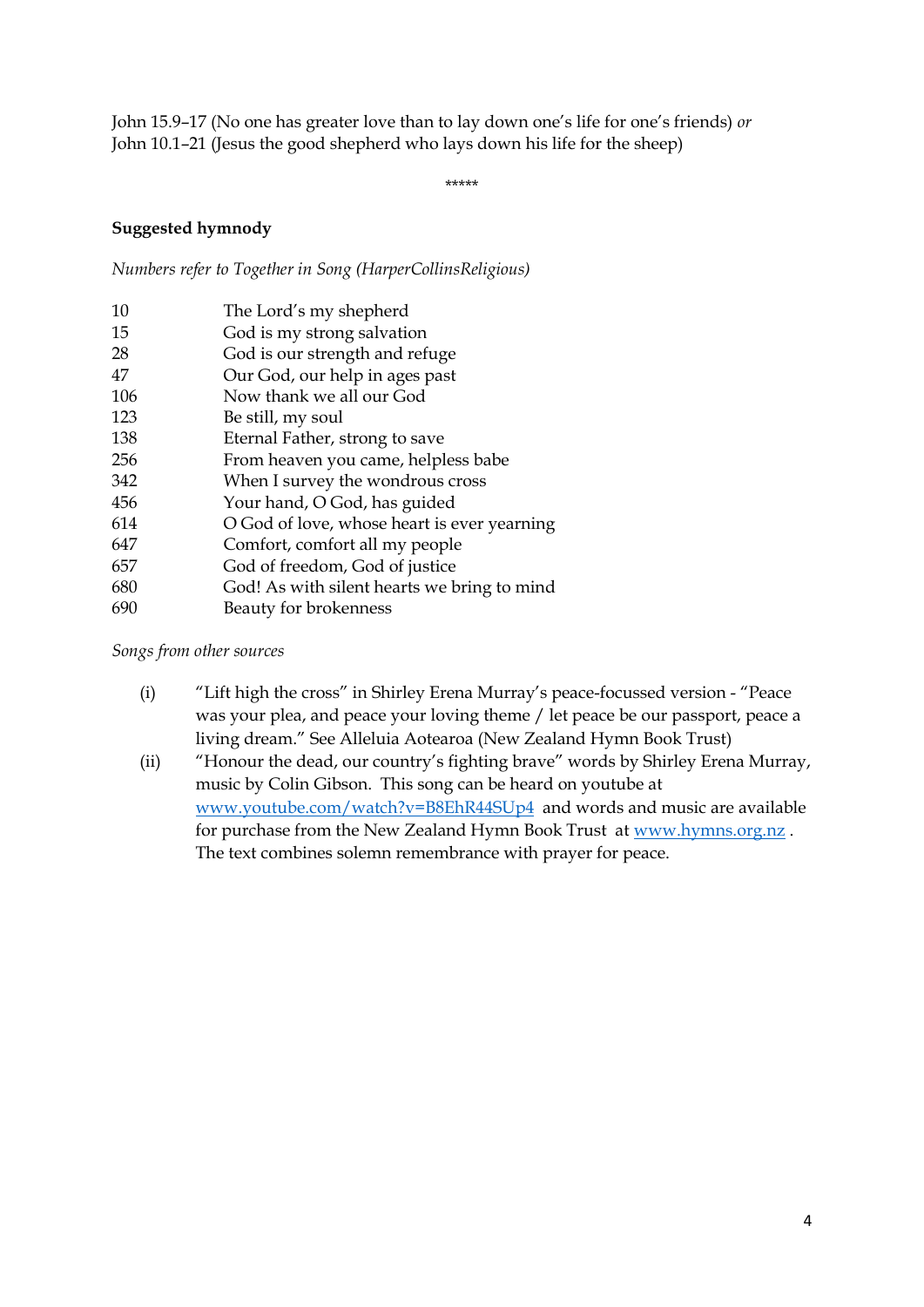# Additional resources prepared by the Liturgy Commission 2014

## **A Preface for Peace**

*for use with Great Thanksgiving 1 of Holy Communion Second Order (APBA p 128)*

All glory and honour be yours always and everywhere, mightly Creator, everliving God. We give you thanks and praise for your Son, our Saviour Jesus Christ, who was born of Mary and lived as one of us. By his death on the cross and rising to new life, he offered the one true sacrifice for sin, forgiving his killers, and reconciling us to each other and to you. He breathed the Holy Spirit on his disciples and sent them out to befriend with peace and justice the people of every language, race and nation. Therefore with angels and archangels, and with all the company of heaven, we proclaim your great and glorious name, for ever praising you and saying:

### **Holy, holy, holy Lord….**

### **A Litany of Remembrance**

*The Litany may be used in its entirety, or a selection may be made from among the petitions provided, or additional petitions on a similar pattern may be added.*

God the Father, **have mercy on us.**

God the Son, **have mercy on us.**

God the Holy Spirit, **have mercy on us.**

Holy Trinity, one God, **have mercy on us.**

We remember all Australians and New Zealeanders who served in the army, navy and air force during the first World War. Make us good stewards of the freedom they won.

God of peace, **hear our prayer.**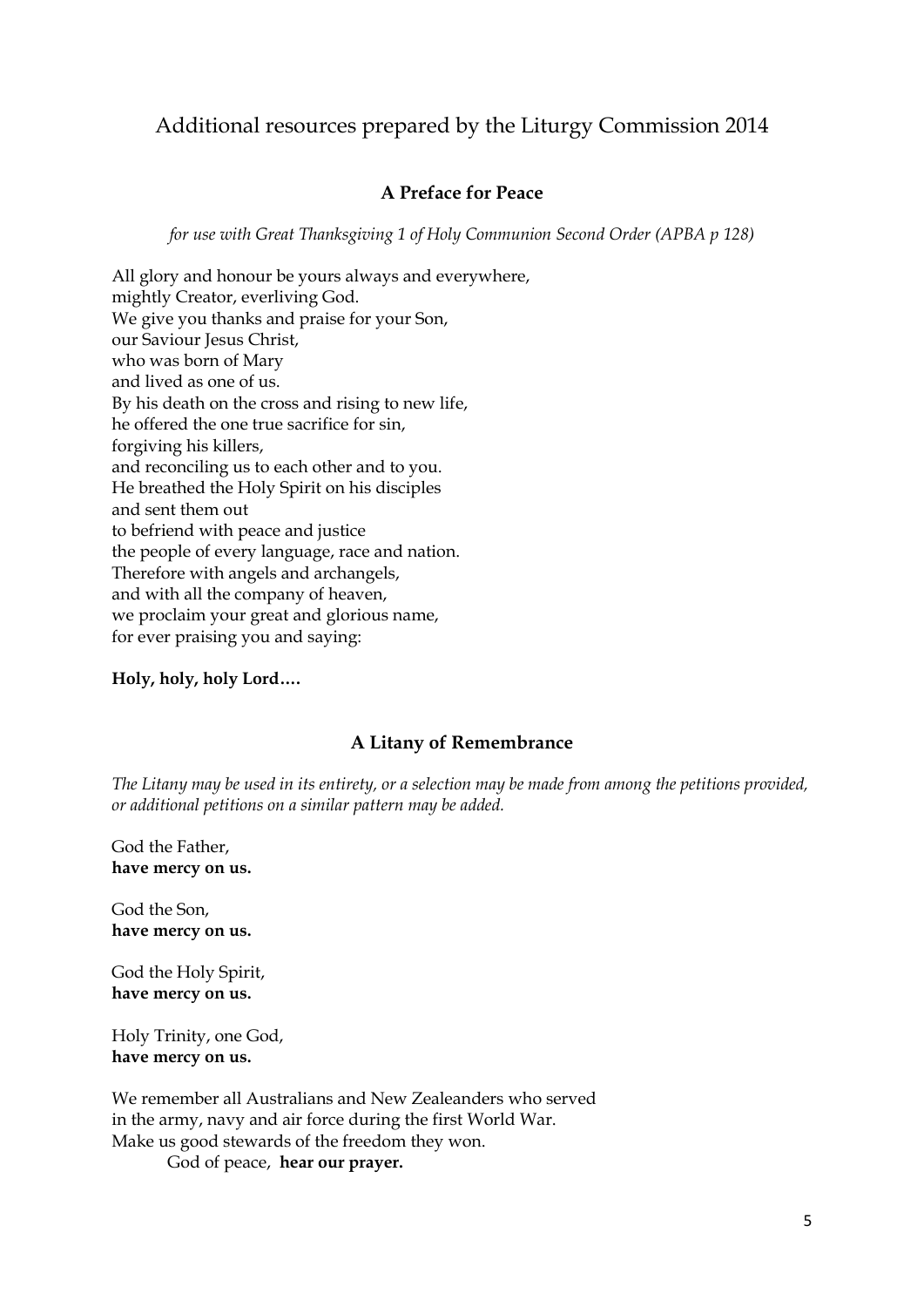We remember those of other nations who fought beside them, and those who fought against them for their own countries. Bring us all to the day when nation no longer makes war against nation. God of peace, **hear our prayer.**

We remember the physically wounded and the shell-shocked. Bring healing and peace for body, mind and spirit to all who are scarred or disabled by war. God of peace, **hear our prayer.**

We remember the nurses, ambulance officers, orderlies and doctors who eased pain and saved lives. Renew among us the vocation to heal the victims of violence. God of peace, **hear our prayer.**

We remember the prisoners of war and those who sheltered and sustained them. Bless the work of the Red Cross and Red Crescent in war zones today. God of peace, **hear our prayer.**

We remember the mothers, wives, sisters, children and sweethearts who prayed and grieved for the missing and the lost. Comfort all who mourn.

God of peace, **hear our prayer.**

We remember the homes, livelihoods and communities destroyed by bombs and gunfire. Have mercy on all who still live in the shadow of war. God of peace, **hear our prayer.**

We remember the conscientious objectors and anti-war campaigners, reviled or imprisoned for their principles. Give respect and a hearing for those who ask difficult questions.

God of peace, **hear our prayer.**

We remember the chaplains who showed the love of Christ when danger and death were all around.

Give us faith strong enough to share with the fearful and the dying. God of peace, **hear our prayer.**

We remember those interned and vilified here for their birth or ancestry in countries with whom Australia was at war. Save us from valuing national identity more highly than shared humanity. God of peace, **hear our prayer.**

We remember the Aboriginal and Torres Strait Islander volunteers who fought for a nation that did not recognise them as citizens. Lead us towards true reconciliation with Australia's First Peoples.

God of peace, **hear our prayer.**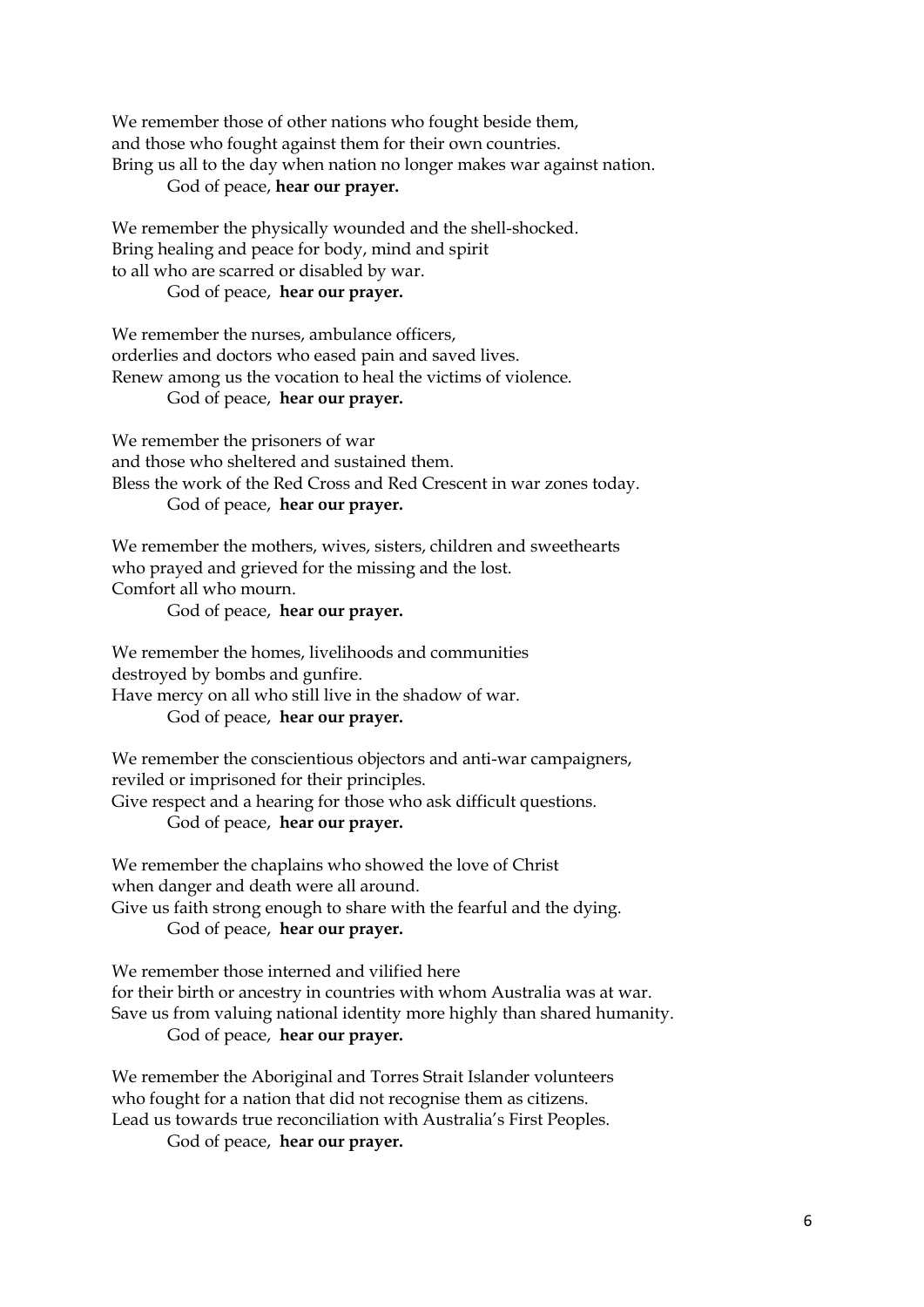We remember the friendships formed in the turmoil of war and the loyalty and love that comforted the injured and the dying. Give us grace to be such friends to one another in times of crisis.

God of peace, **hear our prayer.**

We remember the peacemakers who prayed and worked to end the violence and destruction of the First World War. Raise up peacemakers in all the war zones of the world today. God of peace, **hear our prayer.**

We remember the good neighbours, supporters and advocates for returned service men and women, war widows and fatherless children. Make us generous in providing for all the survivors of war. God of peace, **hear our prayer.**

We remember those who died in battle or from their wounds, and those who took their own lives in agony or despair. Bring them, in Christ, to resurrection life.

God of peace, **hear our prayer.**

[*Where there is a commemorative plaque or monument:* We remember those whose names are written here, who went from this community to serve or to die in World War One. *….The names may be read aloud….* As you were with them in all that they suffered, bring them, with all the redeemed, to eternal life in Christ. God of peace, **hear our prayer.**]

*The Litany ends with the Lord's prayer (if it is not being said elsewhere in the service) or with the following prayer*

O God, as we remember the terrible cost of this and every war, renew in us the longing for peace and the will to work for it in the strength of Jesus Christ, who is alive and reigns with you and the Holy Spirit, one God, now and for ever. **Amen.**

### **A Litany for the Peace of the World**

*The Litany may be used in its entirety, or a selection may be made from among the petitions provided, or additional petitions on a similar pattern may be added.*

On all who make war over national identity or territorial sovereignty, Lord, have mercy. **Christ, have mercy.**

On all who make war over religious faith or spiritual identity, Lord, have mercy. **Christ, have mercy.**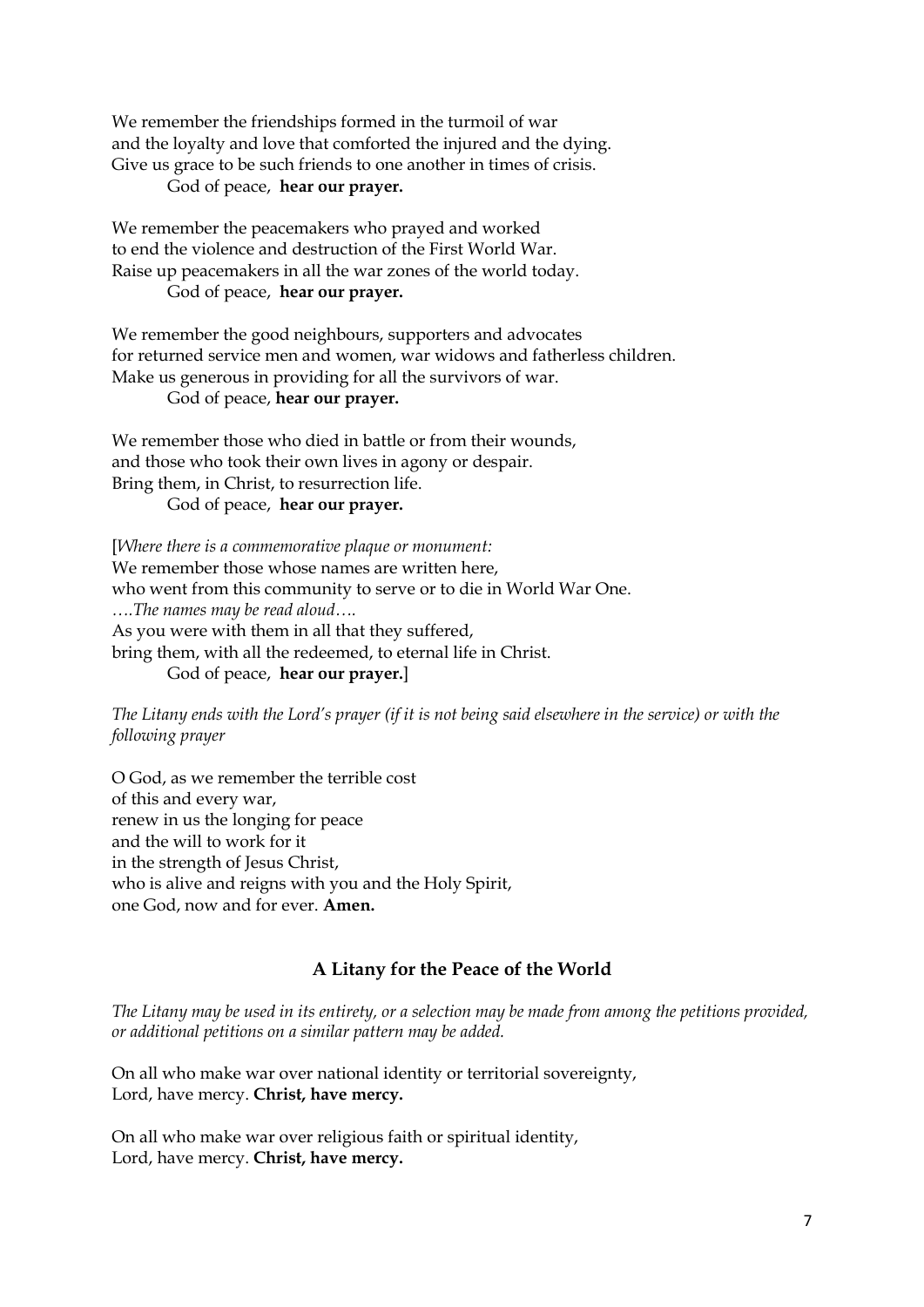On all who make war over racial, tribal or ethnic differences, Lord, have mercy. **Christ, have mercy.**

On all who make war for personal glory or political gain, Lord, have mercy. **Christ, have mercy.**

On all who make war over access to water, food or fuel, Lord, have mercy. **Christ, have mercy.**

On all who make war out of envy, greed or hunger for power, Lord, have mercy. **Christ, have mercy.**

On all who make war in revenge for long-held grievances, Lord, have mercy. **Christ, have mercy.**

On all who make war in response to recent offence or pain, Lord, have mercy. **Christ, have mercy.**

On all who make war against their fellow citizens or near neighbours, Lord, have mercy. **Christ, have mercy.**

On all who make war on enemies they hate and fear, yet hardly know, Lord, have mercy. **Christ, have mercy.**

On all who make war as a last resort against cruelty and injustice, Lord, have mercy. **Christ, have mercy.**

On all who manufacture and trade in deadly weapons, Lord, have mercy. **Christ, have mercy.**

On the victims and the perpetrators of rape as a weapon of war, Lord, have mercy. **Christ, have mercy.**

On the victims and the perpetrators of abuse and torture, Lord, have mercy. **Christ, have mercy.**

On all who recruit and teach children to fight and kill, Lord, have mercy. **Christ, have mercy.**

On all who plan and carry out acts of terrorist violence, Lord, have mercy. **Christ, have mercy.**

On all who enact or survive hidden violence in their own homes, Lord, have mercy. **Christ, have mercy.**

On all whose speech stirs up others to violent action, Lord, have mercy. **Christ, have mercy.**

On all refugees from local and international conflict, Lord, have mercy. **Christ, have mercy.**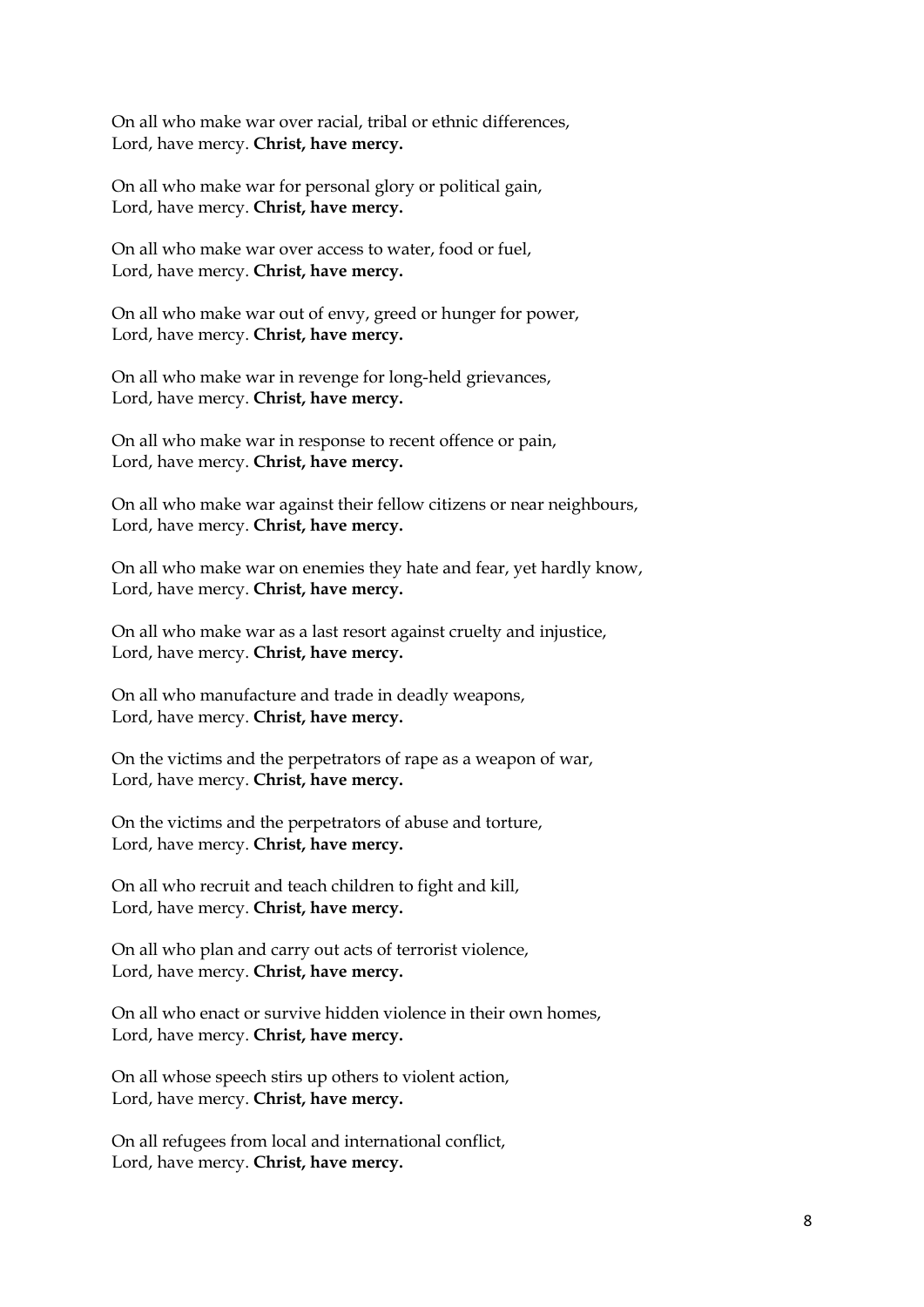On all who live on land poisoned or mined during war, Lord, have mercy. **Christ, have mercy.**

[On those living in the shadow of war today, in *(particular places may be named here)* Lord, have mercy. **Christ, have mercy.]**

On aid agencies and their workers in conflict zones, Lord, have mercy. **Christ, have mercy.**

On peacemakers, bringing enemies together for an end to wars, Lord, have mercy. **Christ, have mercy.**

On the United Nations, working to resolve conflict without violence, Lord, have mercy. **Christ, have mercy.**

On each of us, repenting of the anger stored up in our heart, or expressed in our words or actions, Lord, have mercy. **Christ, have mercy.**

*The Litany ends with the Lord's prayer (if it is not being said elsewhere in the service) or with the following prayer*

Holy God, you call us to be messengers of peace to those who are far off and to those who are near: gather all the peoples of the earth to live together with justice and love, through our Saviour, Jesus Christ. **Amen.**

## **A Prayer for ADF Chaplains**

Holy Spirit, we thank you for calling men and women to serve as chaplains on the battlefields of the past and in the Australian Defence Force today. Make all chaplains trustworthy companions to ADF members on local bases and on international missions. Guide them to the conversations where the grace of Jesus Christ will be made known. In life and death situations and in the ordinary obedience of Defence Force life, give them faith worth sharing. Among peacekeepers, on disaster relief missions and in time of war, shelter them with your love and wisdom as messengers of hope and peace, through our Saviour, Jesus Christ. **Amen.**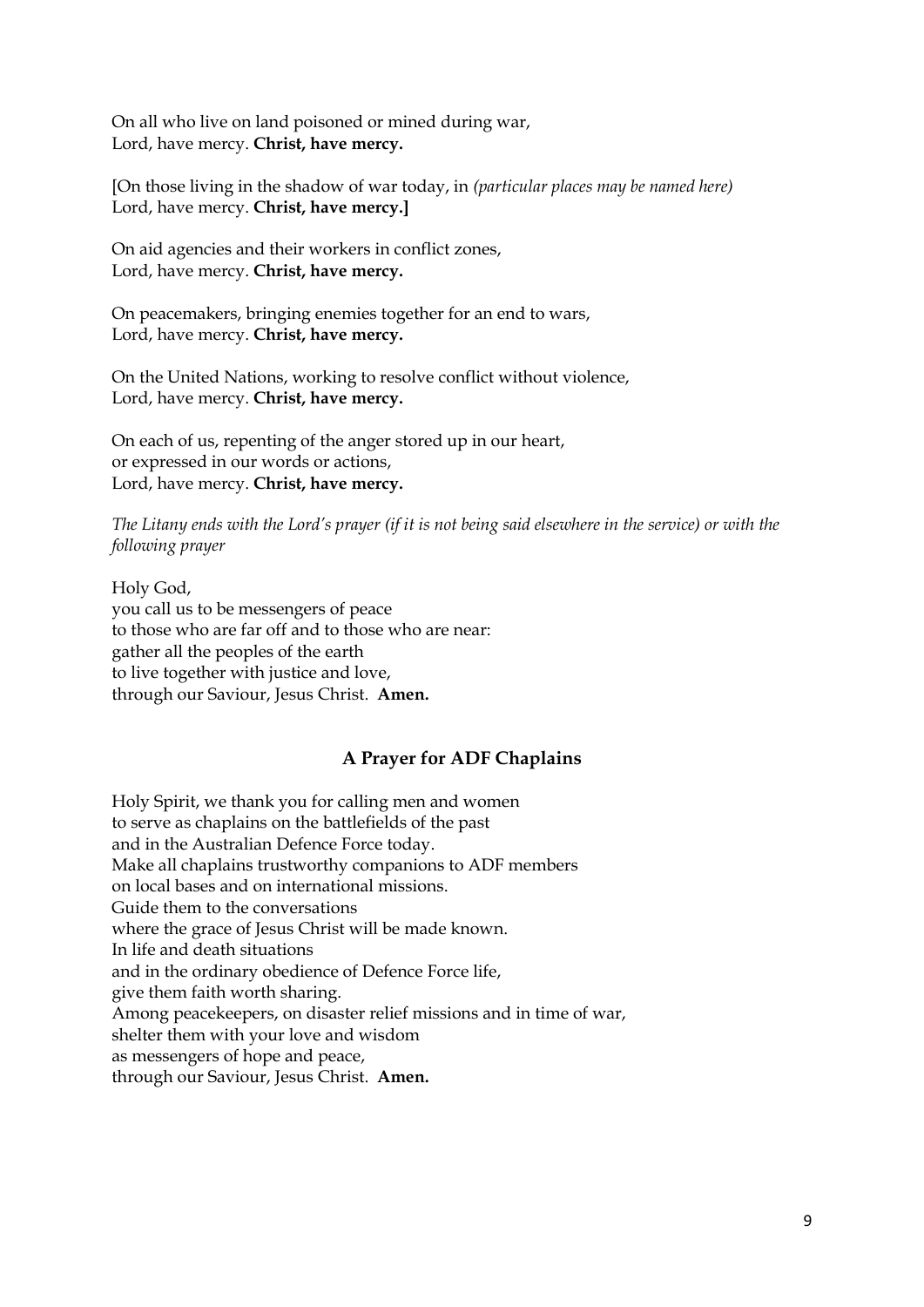## **An outline order for a commemorative service of the Word**

*commemorating those who served and those who died in the First World War*

*Required elements are few, and are listed below are in bold. Other elements are suggestions only and may be adapted, included or omitted to suit local circumstances. Hymnody / worship songs should be used sparingly and chosen with care when it is expected that many who are not regular churchgoers will be present. Instrumental music may be preferable, or a choir or other ensemble may sing historical or recent Christian words and music appropriate to the commemoration.* 

### GATHERING IN GOD'S NAME

- a) Acknowledgement of Country (eg "We acknowledge the *Name* people as the original custodians of this land, and we pay our respects to their elders, past and present").
- b) A sentence of Scripture
- **c) A Greeting in the name of the Lord Jesus or the Holy Trinity**
- d) The lighting of the Paschal (Easter) Candle, perhaps with words taken from APBA p 709
- e) The presentation of memorabilia associated with those who served in the First World War, such as photographs, medals, books, letters
- f) A Canticle or Psalm said or sung by all. Suitable APBA canticles include *A Song of Hope (Isaiah 61.1-3, APBA p 393) A Song of the Blessed (Matthew 5.3-10, APBA p 397) The Song of Christ's Glory (Philippians2.5b-11, APBA p 411) The Canticle, Saviour of the World (APBA p 414) The Canticle, Great and Wonderful (APBA p 426) A Song of the Knowledge of Wisdom (APBA p 428)*
- **g) A Prayer of the Day (APBA p 204 or 629)**

#### THE MINISTRY OF THE WORD

- **a) At least one reading from the Bible, taken from those provided for Anzac Day (APBA p 629).**
- b) Other readings as appropriate (for example, poems, excerpts from war diaries, letters, memoirs, newspaper articles).
- **c) A Sermon of a style and length appropriate to the congregation and occasion.**
- d) Music for reflection or meditation, perhaps combined with a visual presentation as below.